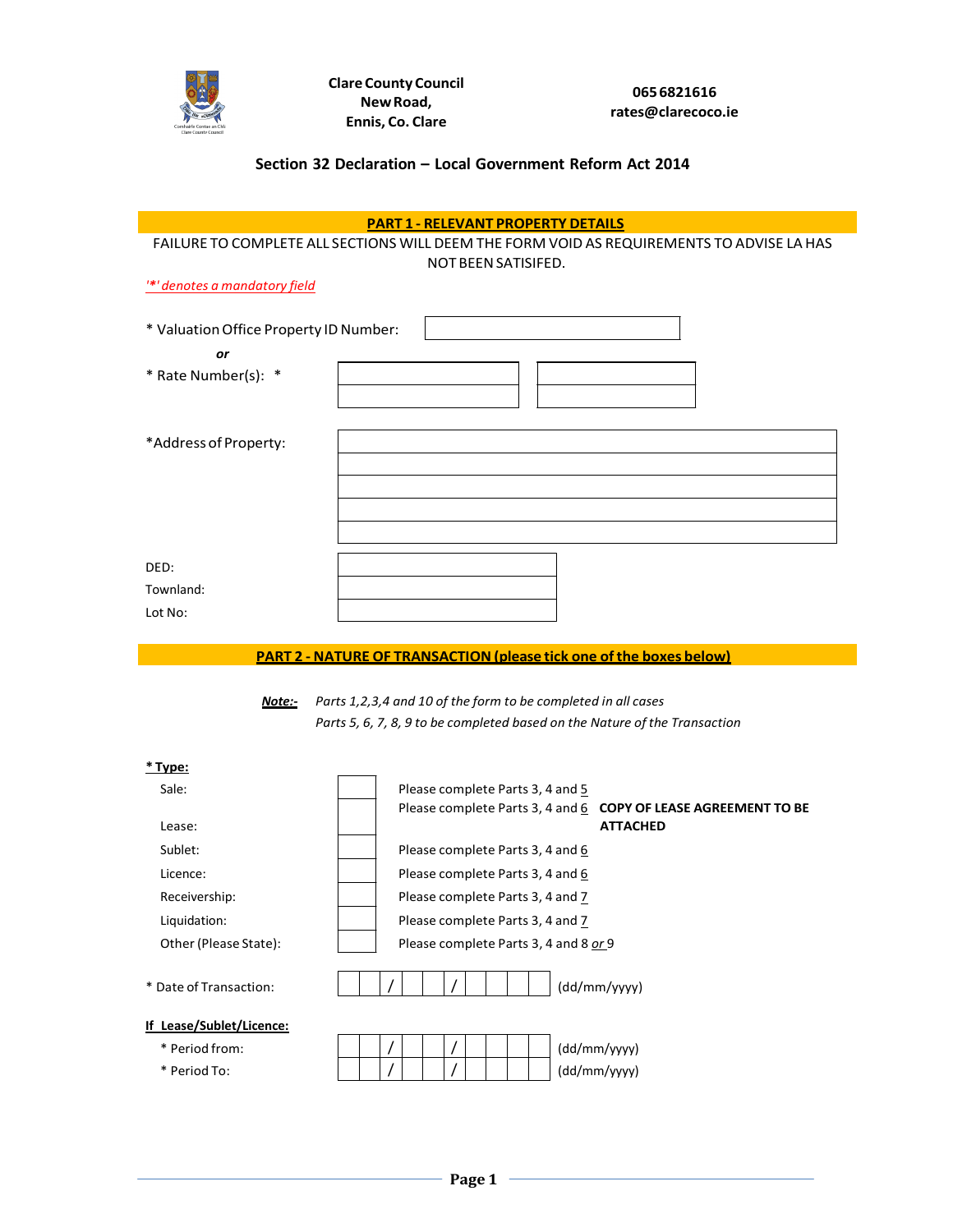| <b>PART 3 - CURRENT OWNER DETAILS</b>                                         |                                                                                                   |
|-------------------------------------------------------------------------------|---------------------------------------------------------------------------------------------------|
|                                                                               | (Prior to the date of transaction (Vendor/Lessor) and person submitting the notice of assignment) |
| * Legal Name:                                                                 |                                                                                                   |
| * Trading Name:                                                               |                                                                                                   |
| (If different from Legal Name)                                                |                                                                                                   |
| *Correspondence Address:<br>(if different from address of<br>property (Part1) |                                                                                                   |
|                                                                               |                                                                                                   |
| * Company Registered No:                                                      |                                                                                                   |
| * Telephone:                                                                  |                                                                                                   |
| * Mobile:                                                                     |                                                                                                   |
| * Email:                                                                      |                                                                                                   |
| * Contact Name:                                                               |                                                                                                   |
| * Position:                                                                   |                                                                                                   |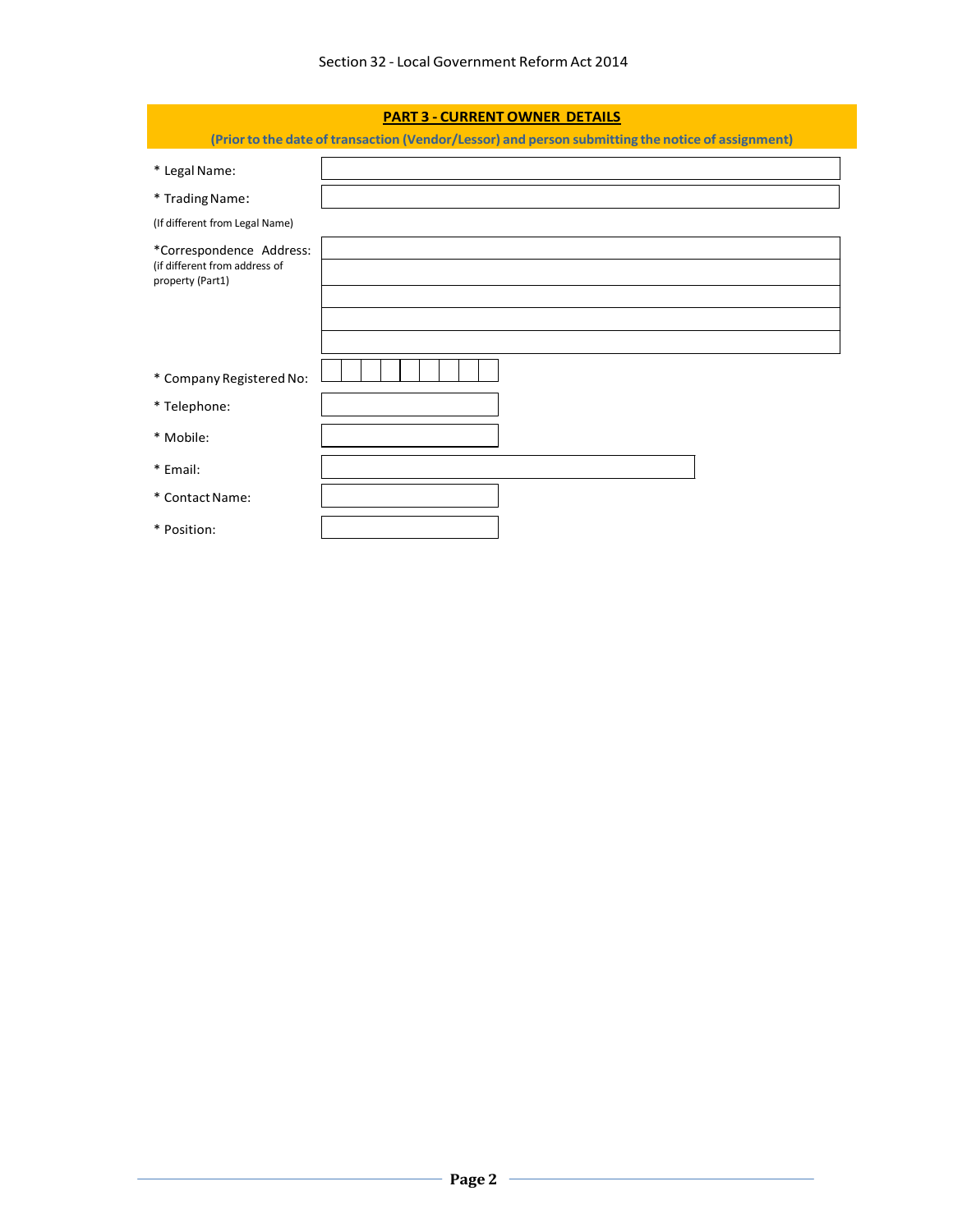| PART 4 - CURRENT OCCUPIER'S DETAILS, ONLY IF DIFFERENT TO PART 3         |  |
|--------------------------------------------------------------------------|--|
| (Prior to the date of transaction)                                       |  |
|                                                                          |  |
| (If different from Legal Name)                                           |  |
| * Correspondence Address:<br>(If different from address of               |  |
|                                                                          |  |
| *Company Registered No:                                                  |  |
|                                                                          |  |
|                                                                          |  |
|                                                                          |  |
|                                                                          |  |
|                                                                          |  |
| * Period of Occupation:<br>* Date of Commencement<br>* Date of Departure |  |
| *Forwarding Address:                                                     |  |
|                                                                          |  |
|                                                                          |  |
|                                                                          |  |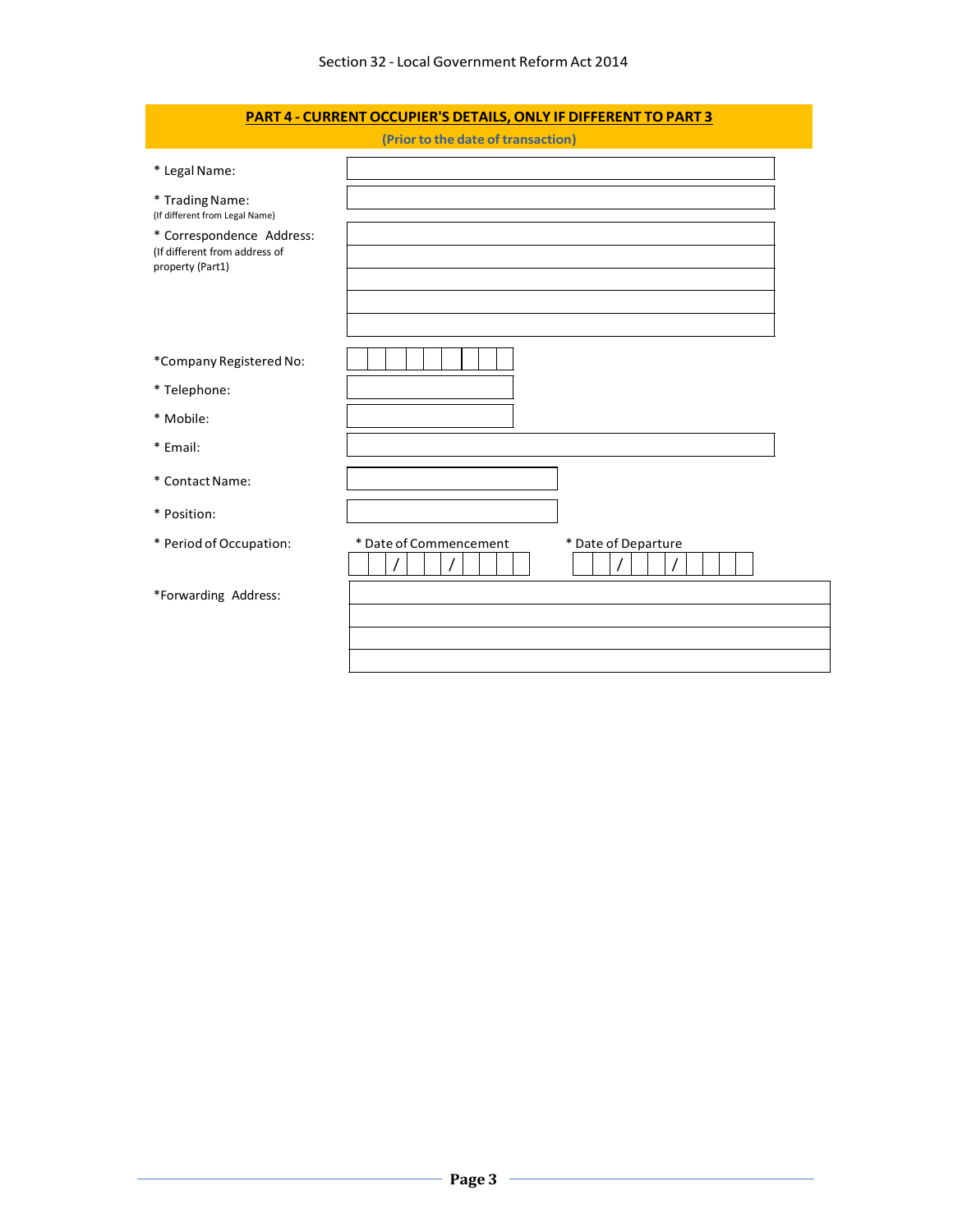## **PART 5 - NEW OWNER DETAILS (IF PROPERTY SOLD)**

| * Type:<br>Owner<br>Occupier<br>Both              | (Tick appropriate Box) |
|---------------------------------------------------|------------------------|
| * Legal Name:                                     |                        |
| * Trading Name:                                   |                        |
| (If different from Legal Name)                    |                        |
| Correspondence Address:                           |                        |
| (If different from address of<br>property (Part1) |                        |
| * Company Registered No:                          |                        |
| * Telephone:                                      |                        |
| * Mobile:                                         |                        |
| * Email:                                          |                        |
| * Contact Name:                                   |                        |
| * Position:                                       |                        |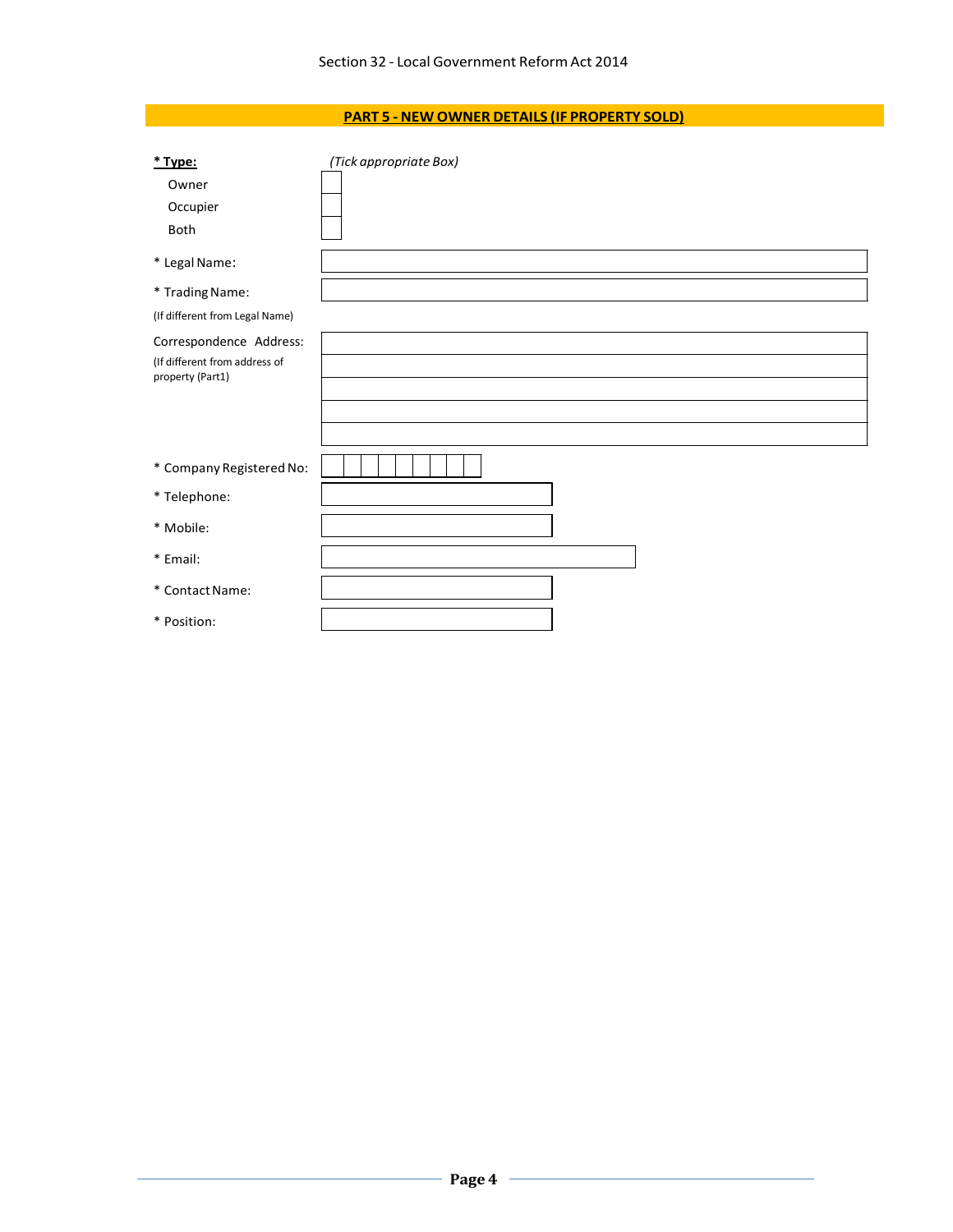## **PART 6 - NEW OCCUPIER DETAILS**

| * Legal Name:                                                                  |            |
|--------------------------------------------------------------------------------|------------|
| * Trading Name:                                                                |            |
| (If different from Legal Name)                                                 |            |
| * Correspondence Address:<br>(If different from address of<br>property (Part1) |            |
|                                                                                |            |
|                                                                                |            |
| * Company Registered No:                                                       |            |
| * Telephone:                                                                   |            |
| * Mobile:                                                                      |            |
| * Email:                                                                       |            |
| * Date of Lease:                                                               | dd/mm/yyyy |
| * Contact Name:                                                                |            |
| * Position:                                                                    |            |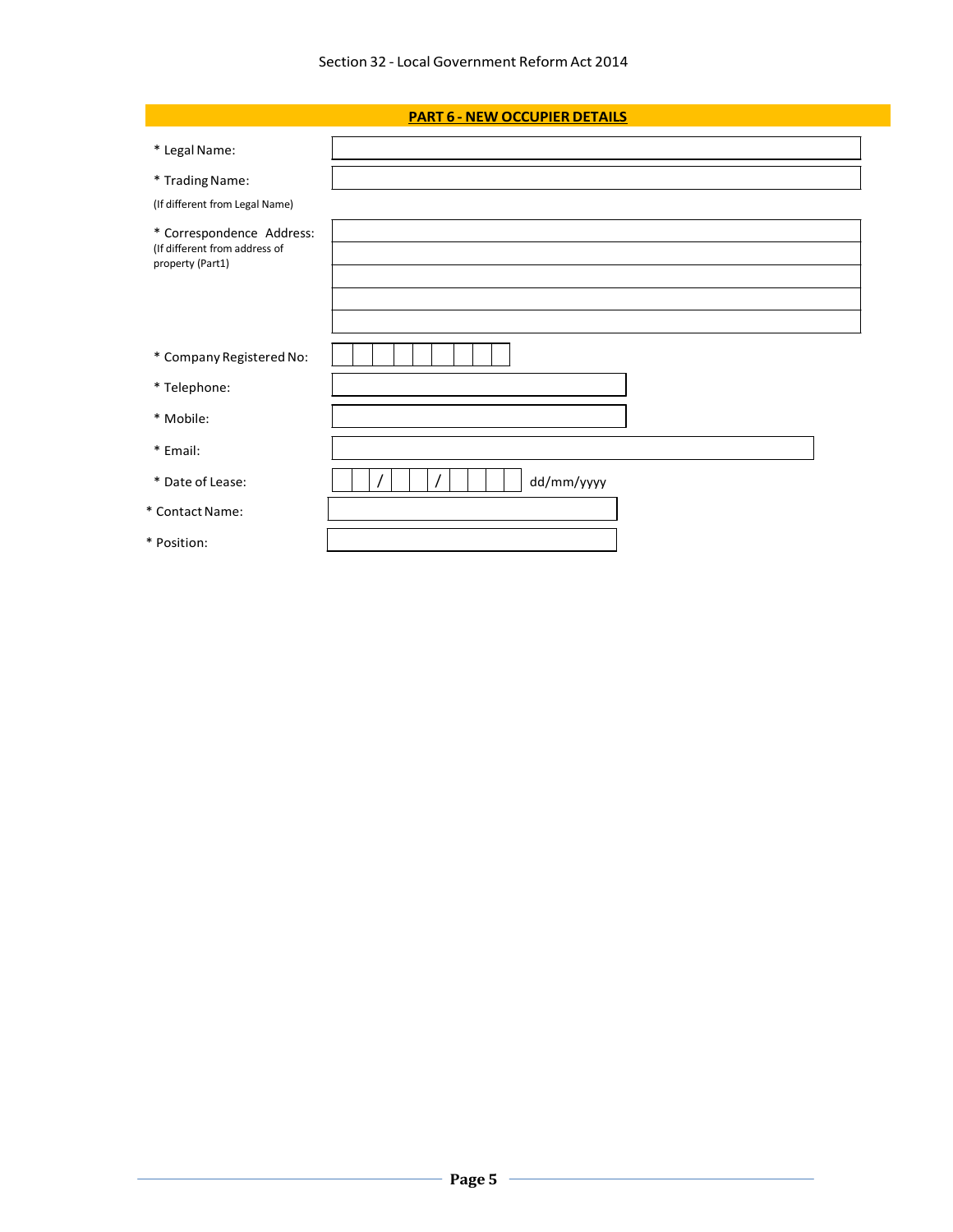|                                              | PART 7 - RECEIVER/LIQUIDATOR DETAILS      |
|----------------------------------------------|-------------------------------------------|
| * Legal Name:                                |                                           |
| *Trading Name:                               |                                           |
| (If different from Legal Name)               |                                           |
| (Correspondence Address:                     |                                           |
|                                              |                                           |
|                                              |                                           |
|                                              |                                           |
| * Telephone:                                 |                                           |
| * Mobile:                                    |                                           |
| * Email:                                     |                                           |
| * Date of Appointment:                       | dd/mm/yyyy                                |
| * Contact Name:                              |                                           |
| * Position:                                  |                                           |
|                                              | <b>PART 8 - PREMISES BECOME VACANT</b>    |
| * Date Occupier left Premises:               | dd/mm/yyyy                                |
| * Premises being advertised for Lease / Let: | Y/N                                       |
| or                                           |                                           |
| * Other:                                     | (Supporting documentation to be attached) |
| * Auctioneer / Letting Agent:                |                                           |